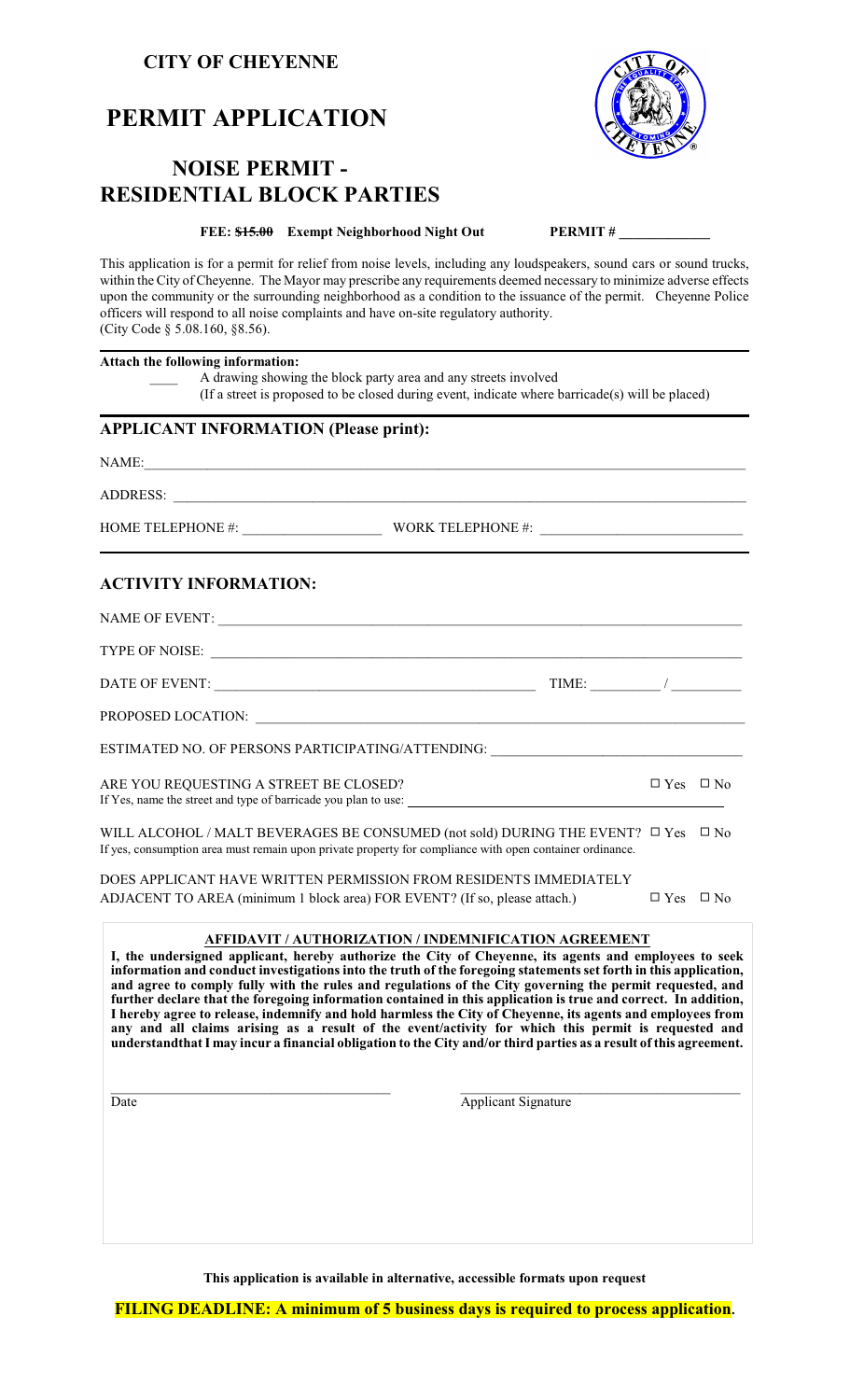### **APPROVALS:**

The City Clerk will provide written approval only after all other approvals have been obtained. The City Clerk's staff will acquire these approvals for applicants.

|  | (415 W. 18 <sup>th</sup> Street/ 637-6517)                                             |     |
|--|----------------------------------------------------------------------------------------|-----|
|  |                                                                                        |     |
|  | (415 W. 18 <sup>th</sup> Street / 637-6327)                                            |     |
|  |                                                                                        |     |
|  | Traffic Department: $(2101 \text{ O}'\text{Neil Avenue}, \text{Room } 210 / 637-6291)$ |     |
|  |                                                                                        |     |
|  | Risk Manager: 2101 O'Neil Avenue, Room 304/637-6335)                                   |     |
|  |                                                                                        |     |
|  | (2101 O'Neil Avenue, Room 101 / 638-4301)                                              |     |
|  | <b>FOR USE BY CITY CLERK'S OFFICE:</b>                                                 | BY: |
|  |                                                                                        |     |
|  | Comments or Conditions:                                                                |     |
|  |                                                                                        |     |
|  |                                                                                        |     |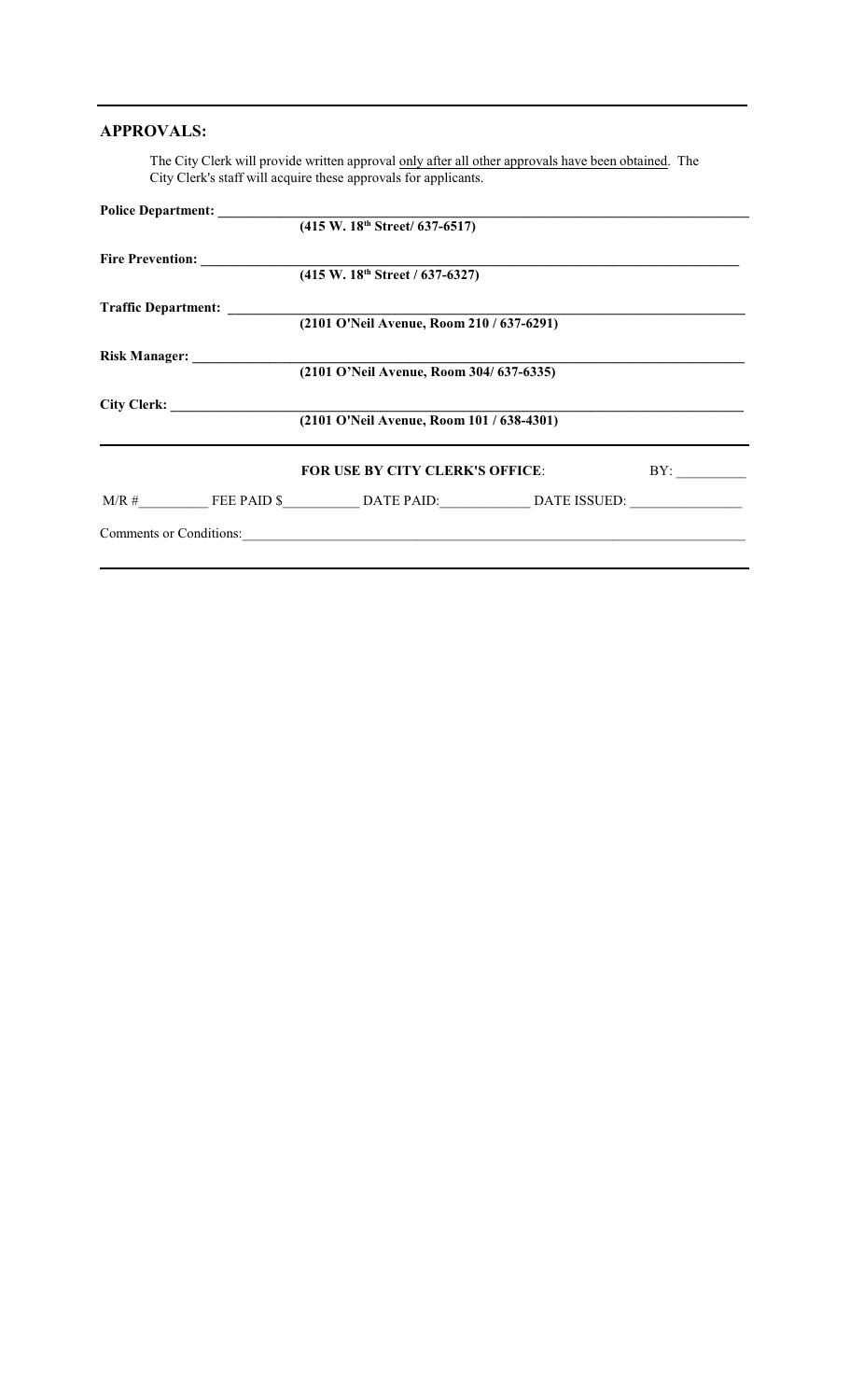## **CHEYENNE POLICE DEPARTMENT**

## **ADMINISTRATIVE GUIDELINES CONCERNING**

## **RESIDENTIAL NOISE PERMITS**

#### **\*\*\*\*\*\*\*\*\*\*\*\*\*\*\*\*\*\*\*\*\*\*\*\*\*\*\*\*\*\*\*\*\*\*\*\*\*\*\*\*\*\*\*\*\*\*\*\*\*\*\*\*\*\*\*\*\*\*\*\*\*\*\*\*\*\*\*\*\*\*\*\*\*\*\*\*\*\***

The following criteria is used by the Chief of Police as an administrative guideline when reviewing and considering applications submitted for a residential noise permit, including any police officer response required during an event. It is understood that the purpose of this permit is for small, private neighborhood or residential social gatherings not advertised to the general public for attendance.

## **CRITERIA:**

- 1. Application and fee must be submitted to the City Clerk's office a minimum of two (2) working days prior to the proposed event/activity.
- 2. Applications may be approved on the condition the noise permit is effective not sooner than 6:00 a.m. nor later than 10 p.m. Proof of written permission from adjacent neighbors (minimum 1 block area), submitted with the application, will be considered when reviewing applications in an effort to minimize any unanticipated adverse effects to nearby residents.
	- (a) The Chief will provide an example of a notification form to City Clerk staff to distribute to applicants to assist with acquiring written permission from neighbors.
- 3. The Chief reserves the right to deny issuance of any permit based upon the health, safety and welfare of the community. In addition, the Mayor may place any requirements upon the permit deemed necessary to minimize adverse effects upon the community or surrounding neighborhood.
- 4. If the Police Department receives complaints from the public during an event for which a permit has been issued, a police officer(s) will respond and may ask to see the noise permit that has been issued by the City. The officer(s) may also direct the permittee to reduce or immediately cease the noise affiliated with the event.
	- (a) Following verbal directive from a police officer to reduce or cease the noise affiliated with an event, a permittee must comply or a citation may be issued to the applicant for disturbance or breach of the peace.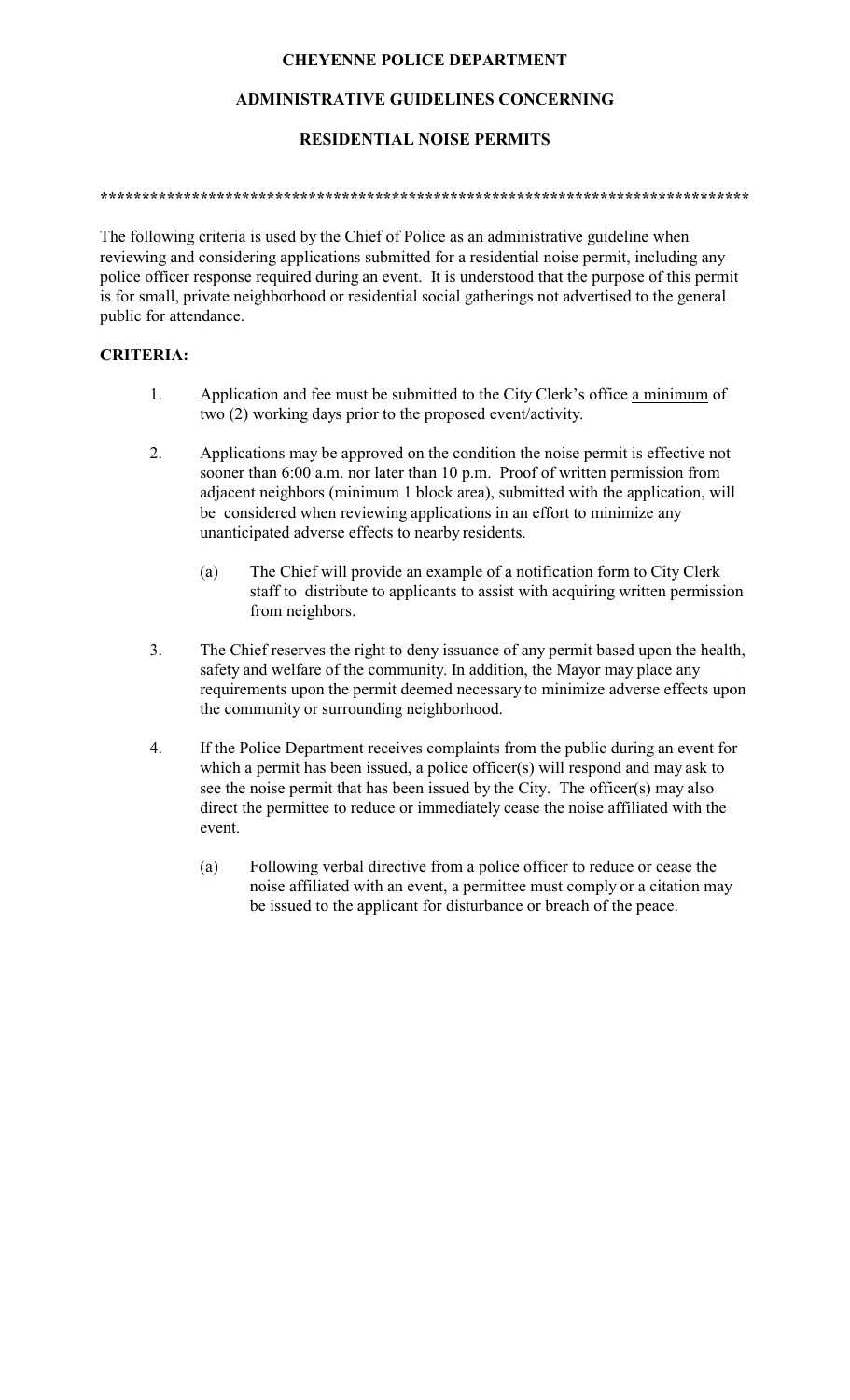#### **CITY CLERK'S OFFICE 2101 O'Neil Ave., Room 101 Cheyenne, WY 82001 Ph: (307) 638-4301 FAX (307) 638-4340**

## **TEMPORARY EVENTS / ACTIVITIES PLANNING CHECKLIST**

This general checklist is to assist in determining whether certain City business licenses and permits may be required for your proposed temporary event or activity. Please list any areas that may not be specifically addressed under the Miscellaneous Information area as there are several regulations relative to the enforcement of Building, Zoning, Health, Fire, Police and safety concerns that may not be mentioned in this general checklist.

Return this formto the CityClerk's Office either in person, via mail, or by facsimile (FAX) transmission. Following review ofthe returned checklist, any license/permit applications that may be required will be forwarded to you as soon as possible. Keep in mind that certain licenses/permits require a minimum of two  $(2)$  working days notice to process while others may have a longer time frame. Larger, more extensive community events may require up to 3 months advance notice for planning and coordination purposes.

#### ORGANIZATION/COMPANY:

|                                                  | TELEPHONE #: $\qquad \qquad$ FAX #: $\qquad \qquad$ E-MAIL:                                                                            |        |     |
|--------------------------------------------------|----------------------------------------------------------------------------------------------------------------------------------------|--------|-----|
|                                                  |                                                                                                                                        |        |     |
|                                                  | <b>EVENT / ACTIVITY INFORMATION</b>                                                                                                    |        |     |
|                                                  |                                                                                                                                        |        |     |
|                                                  |                                                                                                                                        |        |     |
|                                                  | (Additional information may be requested, particularly if there are other events/activities<br>scheduled to utilize the same vicinity) |        |     |
|                                                  | ARE VOLUNTEERS AVAILABLE TO ASSIST WITH EVENT? _____ Yes (# _____ ) _____ No                                                           |        |     |
| 3 months in advance for large community events)? | DO YOU WISH TO MEET WITH SPECIAL PROJECTS STAFF FOR EVENT PLANNING ASSISTANCE (minimum                                                 | $Y$ es | No. |
| IS THIS AN ESTABLISHED ANNUAL EVENT?             |                                                                                                                                        | Yes    | No. |
|                                                  | NOTE: If placement of grent on the City Special Droigate Divector's annual calculate schedule is desired                               |        |     |

**NOTE:***If placement of event on the City Special Projects Director's annual calendar schedule is desired, a letter of request from an authorized representative for the event should be submitted annually to the Director (following conclusion of prior year event); include the name of event, location, contact representative, date(s) and proposed hours for the next event. (This calendar is maintained by the Director to alleviate possible scheduling conflicts.)*

 $(Over \rightarrow)$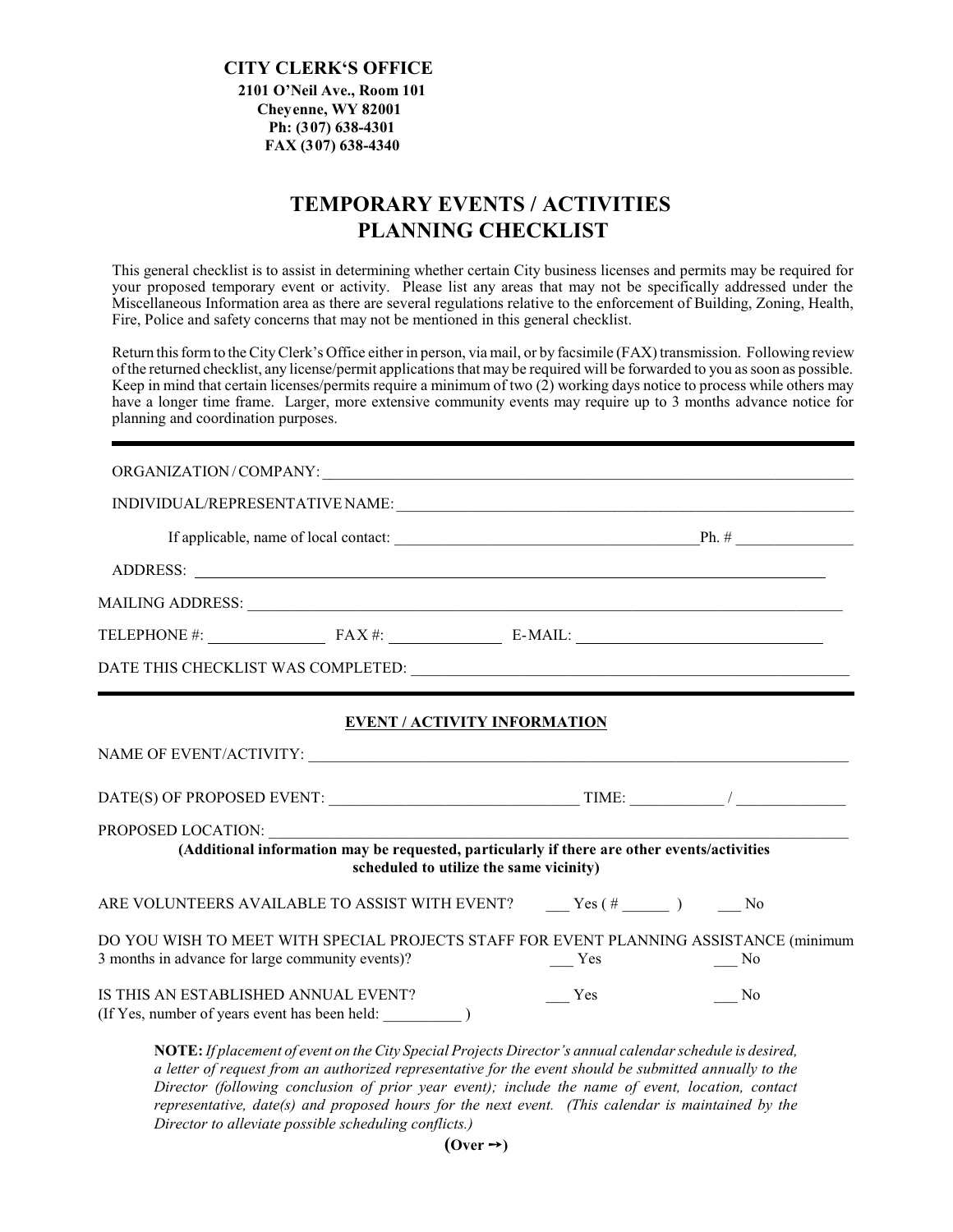#### **CHECK ANY OF THE FOLLOWING AREAS THAT APPLY FOR THE EVENT / ACTIVITY:**

| Food stand/wagon<br>(Sales Complimentary )                       |              | Retail merchandise sales tables/booths                                                                        |
|------------------------------------------------------------------|--------------|---------------------------------------------------------------------------------------------------------------|
| Alcoholic and/or malt beverages<br>(Sales Complimentary )        |              | Dispensing of soft drinks                                                                                     |
| Aerial/promotional balloons                                      |              | Tent/awning $(\#$ ____; size:                                                                                 |
| Display/promotional tables/booths                                |              | Live animals (petting zoo, rides, exhibit) (Fee)                                                              |
| Horse and carriage rides/hay rides                               |              | Assembly of persons/event participants (est. #                                                                |
| Stage/raised platform                                            |              | Music, stereo, live band, speaker system                                                                      |
| Parade/march/walk/run (est.#<br>(Street Sidewalk Greenway Parks) |              | Sidewalks will be utilized (crossing at designated<br>crosswalks or intersections; traffic signals/signs will |
|                                                                  | be observed) |                                                                                                               |
| Amusement ride(s)<br>(Fee assessed? ______ Yes ______ No)        |              | Power/electrical access required                                                                              |
| Plumbing and/or drainage required                                |              | Sanitation dumpsters; trash containers                                                                        |
| Porta-potties                                                    |              | Seating (bleachers, benches, chairs)                                                                          |
| Flagging or other type of event boundary designation             |              |                                                                                                               |
| Other:                                                           |              |                                                                                                               |
|                                                                  |              |                                                                                                               |
|                                                                  |              |                                                                                                               |

#### **SPECIAL REQUESTS / ARRANGEMENTS**

Will you be requesting or making arrangements for:

| Street/Intersection Closure(s)                           | Partial Street Closure(s)                                                                                    |
|----------------------------------------------------------|--------------------------------------------------------------------------------------------------------------|
| <b>Barricades</b>                                        | Police escort<br>Start /<br>End)                                                                             |
| Designated Loading/Unloading Area                        | Fire unit (on-site) / Ambulance                                                                              |
| Security Control Services ( Private security arrangement | Police assistance)                                                                                           |
|                                                          | Reserving areas within any City Parks and/or Recreation areas (direct communication with P&R staff required) |
|                                                          |                                                                                                              |

If any of the above are checked, please describe (or attach description) proposed request: \_\_\_\_\_\_\_\_\_\_\_\_\_\_\_\_\_\_\_\_\_\_\_\_\_\_

**NOTE: Special requests may not be approved based upon manpower availability, conflicts with other events, activities, construction areas, etc.)**

 $\mathcal{L}_\mathcal{L} = \{ \mathcal{L}_\mathcal{L} = \{ \mathcal{L}_\mathcal{L} = \{ \mathcal{L}_\mathcal{L} = \{ \mathcal{L}_\mathcal{L} = \{ \mathcal{L}_\mathcal{L} = \{ \mathcal{L}_\mathcal{L} = \{ \mathcal{L}_\mathcal{L} = \{ \mathcal{L}_\mathcal{L} = \{ \mathcal{L}_\mathcal{L} = \{ \mathcal{L}_\mathcal{L} = \{ \mathcal{L}_\mathcal{L} = \{ \mathcal{L}_\mathcal{L} = \{ \mathcal{L}_\mathcal{L} = \{ \mathcal{L}_\mathcal{$ 

 $\mathcal{L}_\mathcal{L} = \{ \mathcal{L}_\mathcal{L} = \{ \mathcal{L}_\mathcal{L} = \{ \mathcal{L}_\mathcal{L} = \{ \mathcal{L}_\mathcal{L} = \{ \mathcal{L}_\mathcal{L} = \{ \mathcal{L}_\mathcal{L} = \{ \mathcal{L}_\mathcal{L} = \{ \mathcal{L}_\mathcal{L} = \{ \mathcal{L}_\mathcal{L} = \{ \mathcal{L}_\mathcal{L} = \{ \mathcal{L}_\mathcal{L} = \{ \mathcal{L}_\mathcal{L} = \{ \mathcal{L}_\mathcal{L} = \{ \mathcal{L}_\mathcal{$ 

#### **MISCELLANEOUS INFORMATION**

Please provide additional information for proposed activities surrounding the event that is not mentioned above:  $\mathcal{L}_\mathcal{L} = \{ \mathcal{L}_\mathcal{L} = \{ \mathcal{L}_\mathcal{L} = \{ \mathcal{L}_\mathcal{L} = \{ \mathcal{L}_\mathcal{L} = \{ \mathcal{L}_\mathcal{L} = \{ \mathcal{L}_\mathcal{L} = \{ \mathcal{L}_\mathcal{L} = \{ \mathcal{L}_\mathcal{L} = \{ \mathcal{L}_\mathcal{L} = \{ \mathcal{L}_\mathcal{L} = \{ \mathcal{L}_\mathcal{L} = \{ \mathcal{L}_\mathcal{L} = \{ \mathcal{L}_\mathcal{L} = \{ \mathcal{L}_\mathcal{$ 

 $\mathcal{L}_\mathcal{L} = \{ \mathcal{L}_\mathcal{L} = \{ \mathcal{L}_\mathcal{L} = \{ \mathcal{L}_\mathcal{L} = \{ \mathcal{L}_\mathcal{L} = \{ \mathcal{L}_\mathcal{L} = \{ \mathcal{L}_\mathcal{L} = \{ \mathcal{L}_\mathcal{L} = \{ \mathcal{L}_\mathcal{L} = \{ \mathcal{L}_\mathcal{L} = \{ \mathcal{L}_\mathcal{L} = \{ \mathcal{L}_\mathcal{L} = \{ \mathcal{L}_\mathcal{L} = \{ \mathcal{L}_\mathcal{L} = \{ \mathcal{L}_\mathcal{$ 

 $\mathcal{L}_\mathcal{L} = \{ \mathcal{L}_\mathcal{L} = \{ \mathcal{L}_\mathcal{L} = \{ \mathcal{L}_\mathcal{L} = \{ \mathcal{L}_\mathcal{L} = \{ \mathcal{L}_\mathcal{L} = \{ \mathcal{L}_\mathcal{L} = \{ \mathcal{L}_\mathcal{L} = \{ \mathcal{L}_\mathcal{L} = \{ \mathcal{L}_\mathcal{L} = \{ \mathcal{L}_\mathcal{L} = \{ \mathcal{L}_\mathcal{L} = \{ \mathcal{L}_\mathcal{L} = \{ \mathcal{L}_\mathcal{L} = \{ \mathcal{L}_\mathcal{$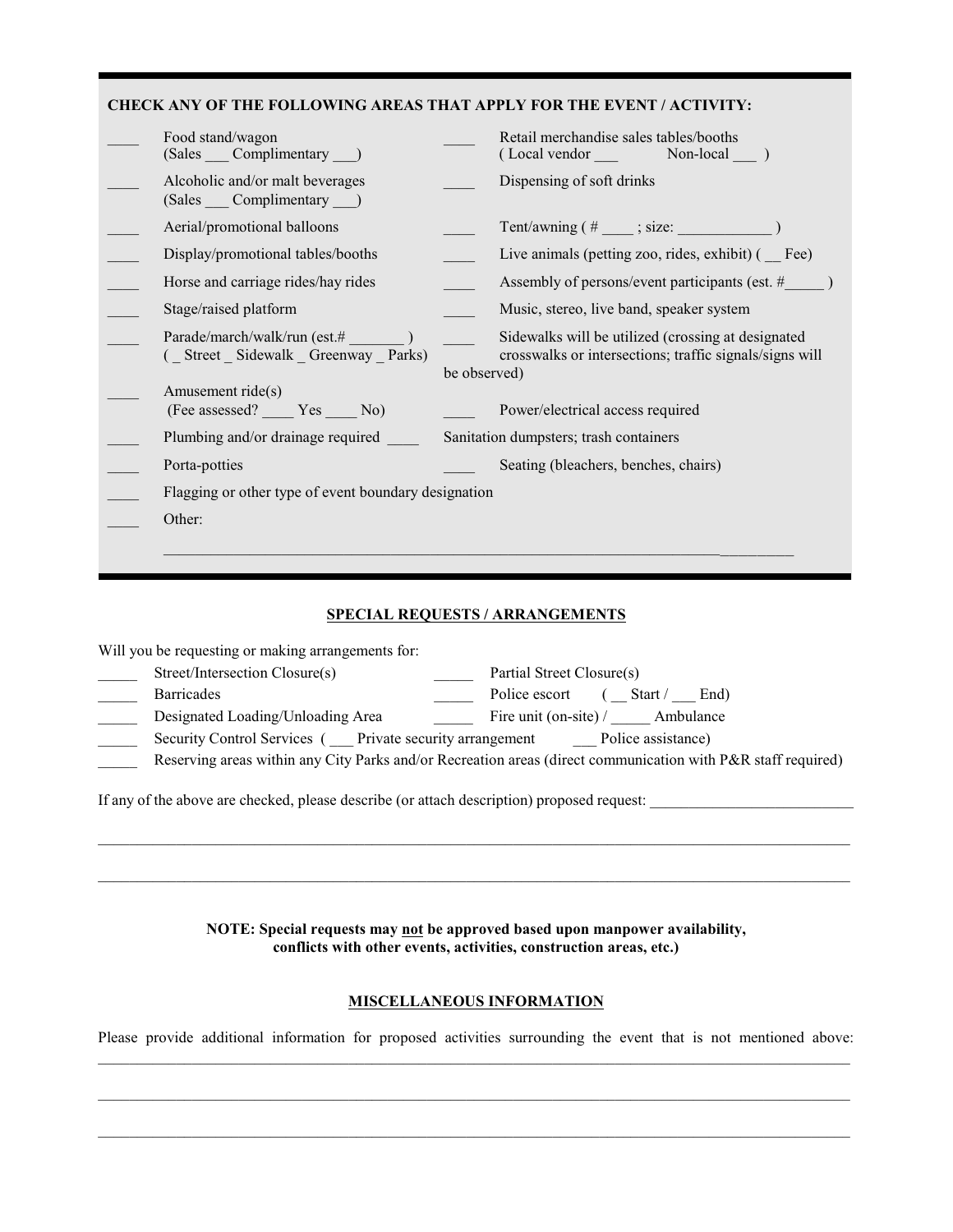## **GENERAL INFORMATION**

- \* If you plan to have tents or awnings, written documentation of non-flammable material is required. If it is to be placed on city or public property and stakes or guy lines, etc. are planned to be used to secure the tent or equipment, prior approval must be obtained from applicable city representative.
- \* Minimum 5 lb. ABC-type fire extinguisher or as specified by Fire Department (tagged and inspected within the past year) is required for food stands and temporary/transient retail sales merchants.
- \* If applicant is a non-profit entity per IRS 501(c)(3), a copy of non-profit status may be required.
- \* Depending on the type and extent of certain events and activities, a **SITE PLAN SKETCH** will be required showing placement of vendors, table(s), location of tents (showing number of exits, if applicable), fire lanes, cooking equipment, parade route, proposed street closure(s) areas, proposed alcohol or malt beverage dispensing/consumption areas, barricade areas, port-a-potties, trash containers (dumpsters), etc.
- \* **If event will be held on public property or within public right-of-way, proof of general liability insurance in an amount determined by the Risk Manager may be required (typical minimum amount of coverage is \$1,000,000.00). (If insurance is required, the City of Cheyenne must be named as an additional insured and as certificate holder for the event.)**
- **\* If alcohol or malt beverage sales/consumption is proposed and approved, proof of liquor liability coverage in an amount determined by the Risk Manager is required. (Certificate of insurance must reflect the City of Cheyenne as an additional insured and as certificate holder for the event.)**
- \* Applicants may be required to sign a release, hold harmless indemnification statement for events and activities to be held on City property or within public right-of-way.
- \* **Food stands and temporary/transient retail merchandise stands/tables to be located upon public property or public right-of-way (ie: sidewalks, city-owned parking lots, etc.) in the downtown area must be approved for location assignment through the Special Projects Division; a fee will be assessed pursuant to authority provided by City ordinance.**
- \* Following completion of event/activity on City property or within the public R-O-W, timely clean-up of the area is the responsibility of the event sponsor or representative pursuant to prior arrangements with the Special Projects Director or other designated City staff.